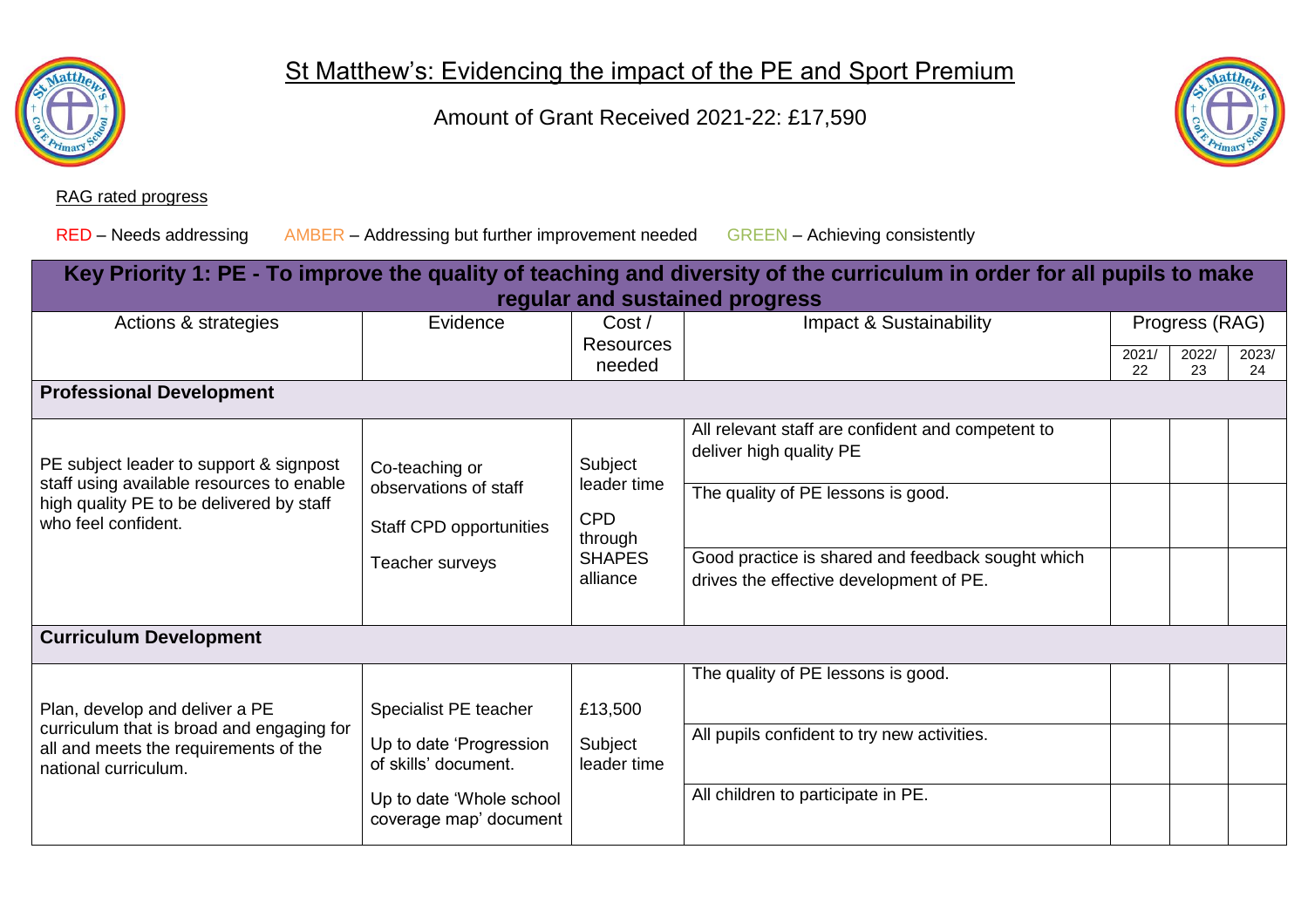| Whole school inclusion policy is taken<br>into account when teaching PE.<br>Equipment to be fit for purpose and meet<br>the needs of all pupils.                                                                                                                                                                                                                         | Teacher surveys<br>Equipment audit                                                                                                                                                                   |                           | Equipment is suitable for the pupils and specialist<br>equipment is available for SEND pupils who require it.                                                                                                                                           |             |                |             |
|--------------------------------------------------------------------------------------------------------------------------------------------------------------------------------------------------------------------------------------------------------------------------------------------------------------------------------------------------------------------------|------------------------------------------------------------------------------------------------------------------------------------------------------------------------------------------------------|---------------------------|---------------------------------------------------------------------------------------------------------------------------------------------------------------------------------------------------------------------------------------------------------|-------------|----------------|-------------|
| <b>Pupil Achievement</b>                                                                                                                                                                                                                                                                                                                                                 |                                                                                                                                                                                                      |                           |                                                                                                                                                                                                                                                         |             |                |             |
| Create a simple assessment tool that can<br>be used by teachers and staff to monitor<br>achievement of pupils.<br>Create an observation strategy to ensure<br>consistent judgements are made.<br>Maintain records (registers and<br>attendance) of extra-curricular sporting<br>events/awards and achievements.<br>Share children's achievements with<br>parents/carers. | Progress and attainment<br>data through assessment<br>tool.<br>Sporting events and<br>achievements celebrated<br>in assembly<br>End of year report<br>shares PE progress with<br>parents and carers. | Subject<br>leader time    | Whole school PE coverage map informs teaching and<br>planning of PE.<br>Assessment for learning is used by all teachers when<br>teaching PE.<br>Pupils' progress is reported to parents and carers.<br>The majority of pupils make good progress in PE. |             |                |             |
|                                                                                                                                                                                                                                                                                                                                                                          |                                                                                                                                                                                                      |                           |                                                                                                                                                                                                                                                         |             |                |             |
|                                                                                                                                                                                                                                                                                                                                                                          |                                                                                                                                                                                                      |                           | Key priority 2: School Sport - To increase opportunities for participation, including for our young SEND pupils, in a<br>range extra-curricular and competitive opportunities                                                                           |             |                |             |
| Actions & strategies                                                                                                                                                                                                                                                                                                                                                     | Evidence                                                                                                                                                                                             | Cost/<br><b>Resources</b> | Impact & Sustainability                                                                                                                                                                                                                                 |             | Progress (RAG) |             |
|                                                                                                                                                                                                                                                                                                                                                                          |                                                                                                                                                                                                      | needed                    |                                                                                                                                                                                                                                                         | 2021/<br>22 | 2022/<br>23    | 2023/<br>24 |
| <b>Extra-Curricular activity</b>                                                                                                                                                                                                                                                                                                                                         |                                                                                                                                                                                                      |                           |                                                                                                                                                                                                                                                         |             |                |             |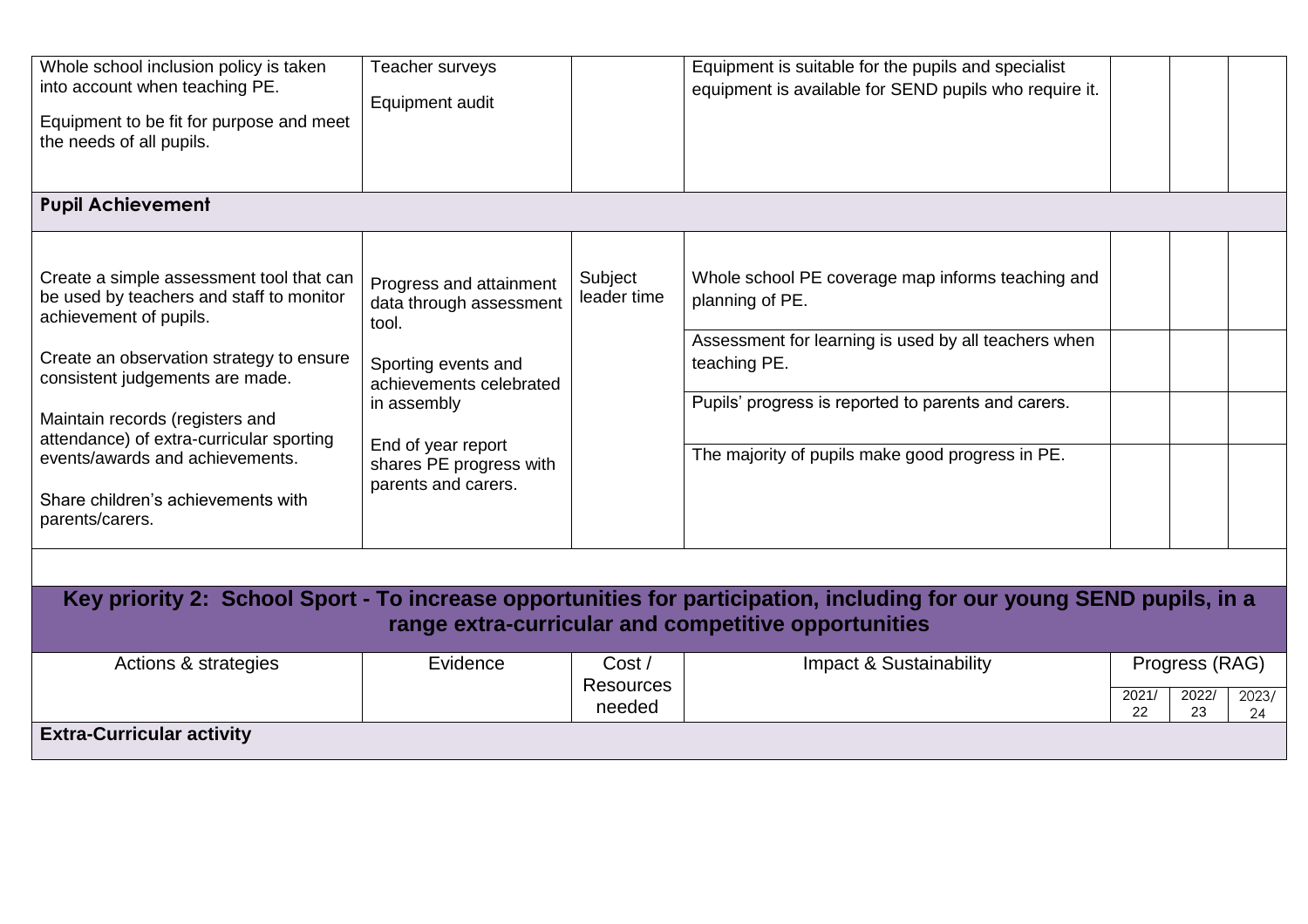| Develop and implement a young sports<br>leaders programme.<br>Audit, plan and develop inclusive before<br>school, lunch and after school activities,<br>using staff as well as lunchtime leaders.<br>Monitor and analyse<br>participation and attendance<br>rates during extra-curricular activities.<br>Promote positive behaviour linked with<br>SSSPs "Spirit of the Game Awards".<br>Provide further opportunities for pupils<br>who are gifted and talented in PE and<br>sport. | Lunchtime leaders<br>(FreddyFit)<br>Extra-curricular registers<br>Friday Shine Assembly &<br>Class Dojo posts: Spirit<br>of the Game Awards<br>PE display board: Spirit<br>of the Games Awards<br>Attendance to 'Excel'<br>events (top 10% of PE<br>achievers) | Freddy Fit-<br>Year <sub>6</sub><br>lunchtime<br>leaders<br>£350             | There is a range of extracurricular activities before,<br>after and during school day.<br>Increased engagement and enjoyment at lunch and<br>break times.<br>Improved behaviour on playgrounds at lunchtimes<br>and breaktimes.<br>PE, physical activity and sporting behaviours and<br>school sport have a high profile and are celebrated<br>across the life of the school. |  |  |
|--------------------------------------------------------------------------------------------------------------------------------------------------------------------------------------------------------------------------------------------------------------------------------------------------------------------------------------------------------------------------------------------------------------------------------------------------------------------------------------|----------------------------------------------------------------------------------------------------------------------------------------------------------------------------------------------------------------------------------------------------------------|------------------------------------------------------------------------------|-------------------------------------------------------------------------------------------------------------------------------------------------------------------------------------------------------------------------------------------------------------------------------------------------------------------------------------------------------------------------------|--|--|
| <b>Competitive Opportunities</b><br>Provide and promote competitive<br>opportunities for all pupils across school<br>in both intra and inter school formats.<br>Aim to enter 2 sporting events per<br>month<br>Mix of KS1/KS2 events<br>Enter a range of different ability<br>events (Excel - top 10%. Inspire<br>- B/C team players. BEE proud -<br>non-engaged, low motivated<br>children)                                                                                         | Calendar of events<br>entered (KS1/KS2.<br>Excel/Inspire/BEE proud)                                                                                                                                                                                            | <b>SHAPES</b><br>alliance<br>£1,100<br>Transport<br>costs £400<br>(estimate) | In the academic year $2021$ , $x\%$ of pupils represented<br>St Matthew's school in competitions.<br>The extra-curricular sport provision is of high quality<br>and delivered safely by specialist PE teacher.<br>Pupils recognise the wider benefits of participating in<br>sport and consider it an important part of their<br>development.                                 |  |  |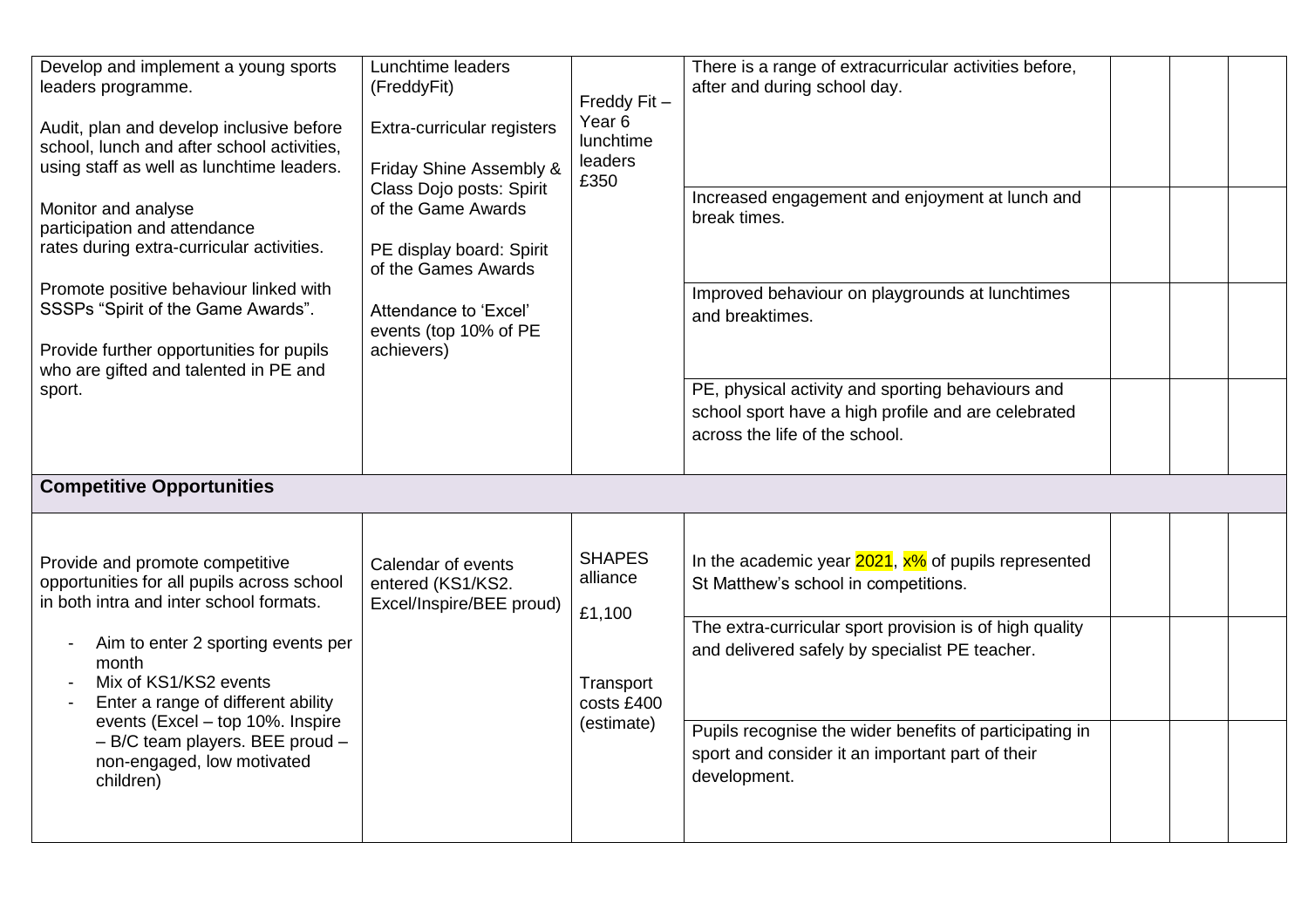| Use SSSPs Spirit of the Games Awards<br>to celebrate achievements<br>Children to feel proud/sense of<br>achievement when asked to represent<br>school.                                                                                                                | Pupil voice - to be<br>displayed on PE board                                        | outcomes                                              | Key Priority 3: Health and well-being - To use physical activity to improve pupils' health, wellbeing and educational                                                                                                                                                                 |             |                |             |
|-----------------------------------------------------------------------------------------------------------------------------------------------------------------------------------------------------------------------------------------------------------------------|-------------------------------------------------------------------------------------|-------------------------------------------------------|---------------------------------------------------------------------------------------------------------------------------------------------------------------------------------------------------------------------------------------------------------------------------------------|-------------|----------------|-------------|
|                                                                                                                                                                                                                                                                       | Evidence                                                                            | Cost/                                                 |                                                                                                                                                                                                                                                                                       |             |                |             |
| Actions & strategies                                                                                                                                                                                                                                                  |                                                                                     | <b>Resources</b>                                      | Impact & Sustainability                                                                                                                                                                                                                                                               |             | Progress (RAG) |             |
|                                                                                                                                                                                                                                                                       |                                                                                     | needed                                                |                                                                                                                                                                                                                                                                                       | 2021/<br>22 | 2022/<br>23    | 2023/<br>24 |
| <b>Awareness of healthy lifestyles</b>                                                                                                                                                                                                                                |                                                                                     |                                                       |                                                                                                                                                                                                                                                                                       |             |                |             |
| Raise awareness of healthy lifestyles at<br>all possible opportunities.<br>Autumn 2 term: PSHE 'Keeping<br>Healthy' topic<br>Science teaching: Eatwell Guide<br>No fizzy/sugary drinks to be brought to<br>school. Healthy snacks.<br>Monitor and engage children not | <b>Observations</b><br>Re-launch of healthy<br>schools status?<br><b>Freddy Fit</b> | A mile day -<br><b>£tbc</b><br>Freddy $Fit -$<br>£350 | Pupils consistently make healthy lifestyle choices that<br>are celebrated and shared.<br>Targeted pupils activity levels increased.<br>Improving positive attitudes towards healthy active<br>lifestyles are encouraged among pupils and staff and<br>extended to parents and carers. |             |                |             |
| accessing or leading a healthy lifestyle.<br>Launch "A mile a day"                                                                                                                                                                                                    |                                                                                     |                                                       | All pupils meet the nationally recommended activity<br>levels.<br>Improvement in pupil focus and concentration in<br>classroom following Mile A Day.                                                                                                                                  |             |                |             |